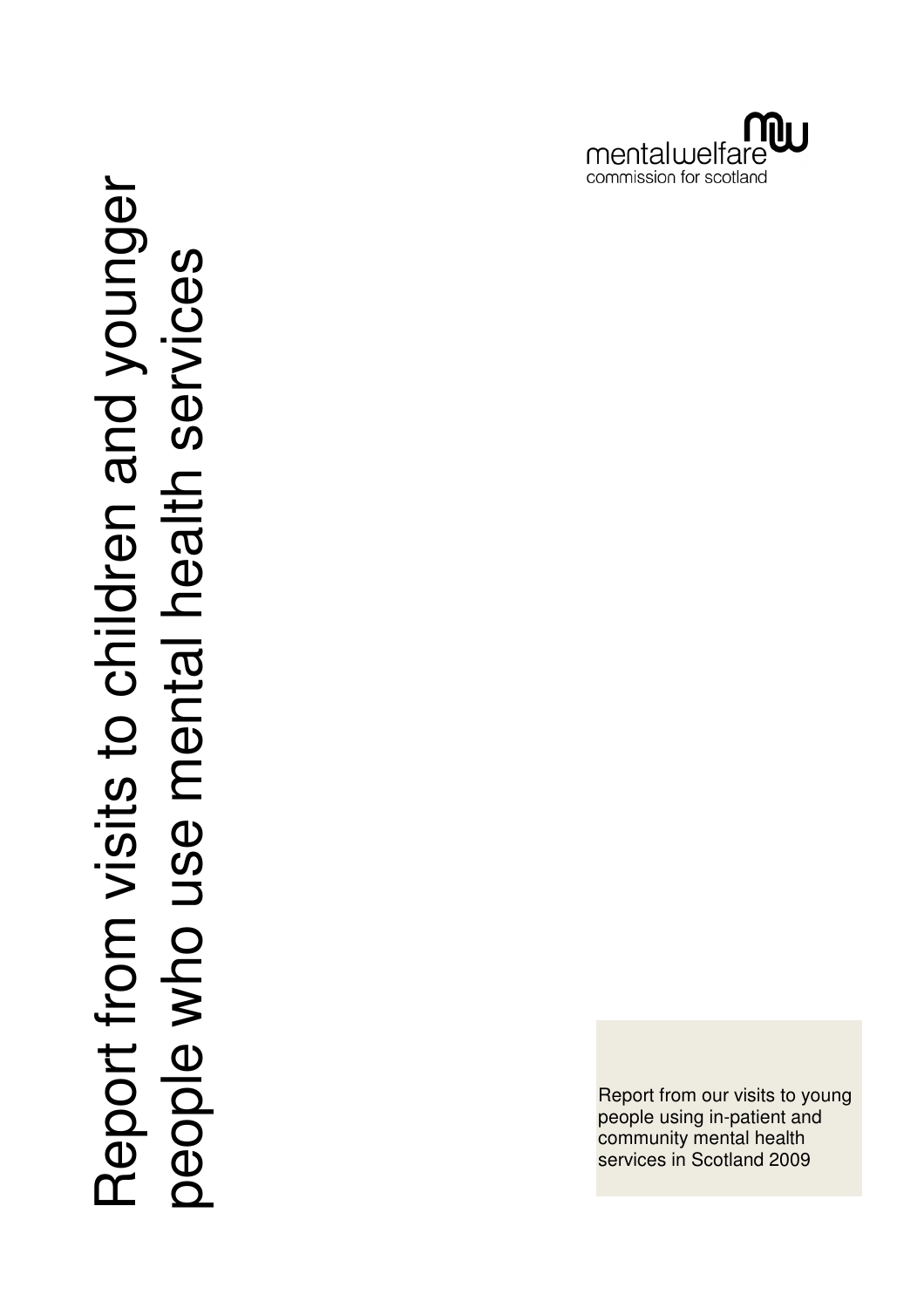# **1: Who we are and what we do**

#### **Who we are**

The Mental Welfare Commission is an independent organisation working to safeguard the rights and welfare of everyone with a mental illness, learning disability or other mental disorder. Our duties are set out in mental health law.

We are made up of people who have understanding and experience of mental illness and learning disability. Some of us have a background in healthcare, social work or the law. Some of us are carers or have used mental health and learning disability services ourselves.

We believe that everyone with a mental illness, learning disability or other mental disorder should:

- be treated with dignity and respect;
- have the right to treatment that is allowed by law and fully meets professional standards;
- have the right to live free from abuse, neglect or discrimination;
- get the care and treatment that best suits his or her needs; and
- be enabled to lead as fulfilling a life as possible.

### **What we do**

- We find out whether individual treatment is in line with the law and practices that we know work well.
- We challenge those who provide services for people with a mental illness or learning disability, to make sure they provide the highest standards of care.
- We provide advice information and guidance to people who use or provide mental health and learning disability services.
- We have a strong and influential voice in how services and policies are developed.
- We gather information about how mental health and adults with incapacity law are being applied. We use that information to promote good use of these laws across Scotland.

# **2: Our visits**

 Our duties to monitor and promote best practice in the legal, ethical and clinical aspects of care of individuals who have a mental illness, learning disability or other mental disorder are set out in Scottish mental health and incapacity law One of the key ways in which we deliver this duty is through making direct contact with people who use mental health and learning disability services. Seeing where a person lives, where he or she receives care and treatment, and hearing how he or she feels about that care and treatment, gives us an important insight into how law and policy impact on individual experience. We visit people in a range of settings throughout Scotland; at home, in hospital, or in any other setting where care and treatment is being delivered.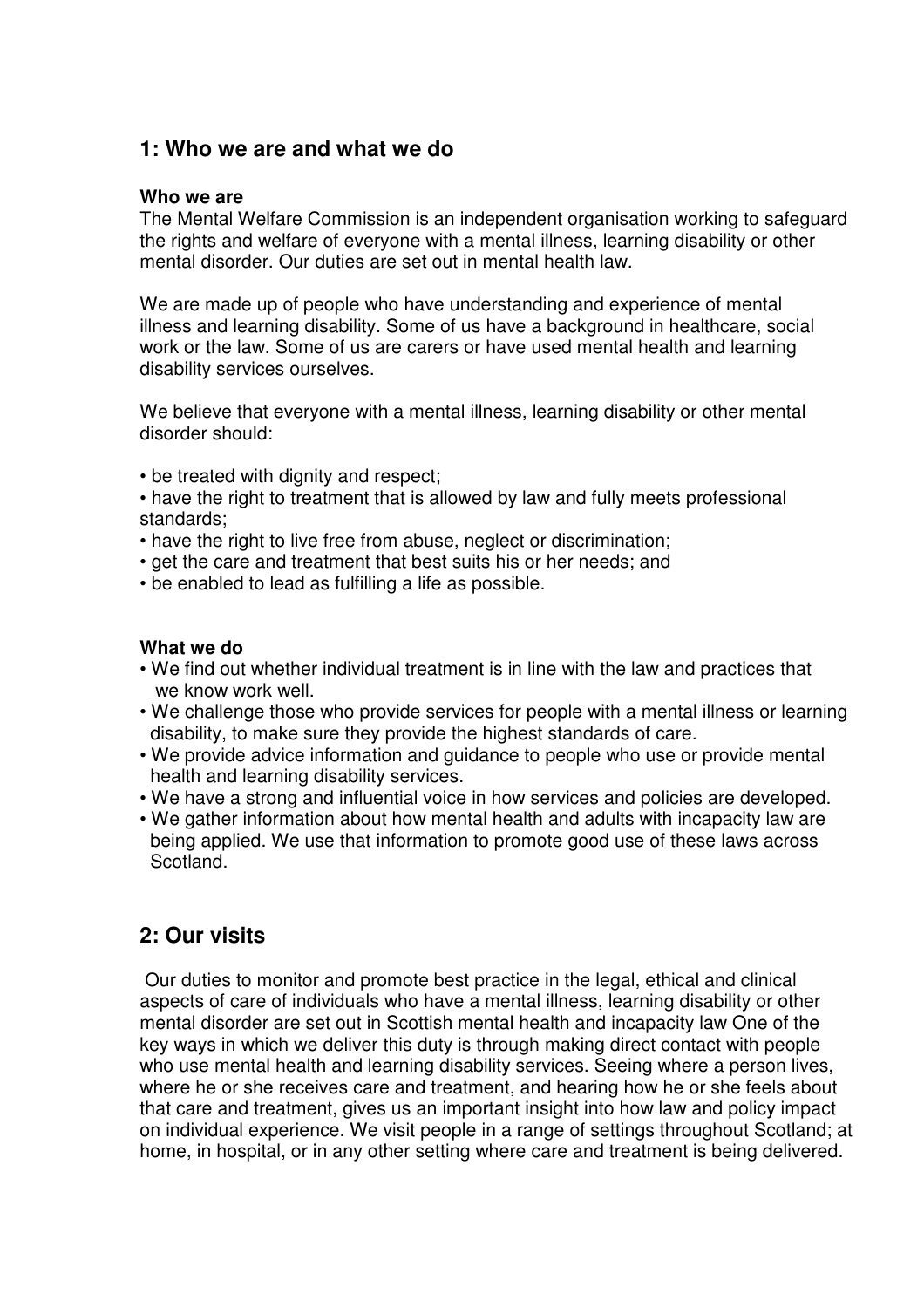# **3: Policy context**

The need for change in the way mental health services for children and young people are provided has been recognised for over eight years. In this period there have been a series of reports and policy initiatives which have made reference to or focused on child and adolescent mental health services (CAMHS) with the intention of providing direction and support for services and professionals working to meet the mental health needs of children and young people.

# **2003**

# **Partnership for Care: Scotland's Health White Paper.**

This white paper set out to promote a new approach to improve Scotland'sHealth and proposed a wide range of measures. It specifically stated that joint working was particularly important in improving mental health services, and that young people with mental health problems would be the first to benefit from a national approach to integrated workforce development.

# **SNAP Needs Assessment Report on Child and Adolescent Mental Health**

This was an assessment of the mental health of Scotland's children and young people. The report suggested that mental health problems were on the increase and highlighted the need to address the continuum of mental health – from preventing mental illness through effective mental health promotion, , to supporting, treating and caring for those children and young people experiencing mental health difficulties of all ranges of complexity and severity. It concluded that funding for CAMH services was not related to the level of need, that services were overstretched, and that there was "a significant mismatch between the level of mental health need and the capacity to work with that need". It identified a clear need to invest in and enhance the capacity of services.

# **2004**

### **Psychiatric In-Patient Services for Children and Young People in Scotland: A Way Forward**

This report, prepared by the Child Health Support Group, recommended a phased expansion of psychiatric inpatient services to 60 inpatient places for young people focussed around the three existing sites. The report also recommended that inpatient units should implement common admission criteria.

# **2005**

# **The Mental Health of Children and Young People: A Framework for Promotion, Prevention and Care**

This responded to the SNAP report by setting out recommendations for implementation, and providing a self assessment tool to be used by local agencies to support service planning and continuous improvement. It recommended that those commissioning mental health services for children and young people should consider the mental health needs of all young people under 18, in keeping with the provisions of the Children (Scotland) Act 1995. With regard to specialist CAMH services it concluded that there were significant shortages in the available workforce impacting on service capacity, and it also advocated the designation of one place within each psychiatric in- patient facility for emergency admissions of young people.

# **Mental Health (Care and Treatment) (Scotland) Act 2003**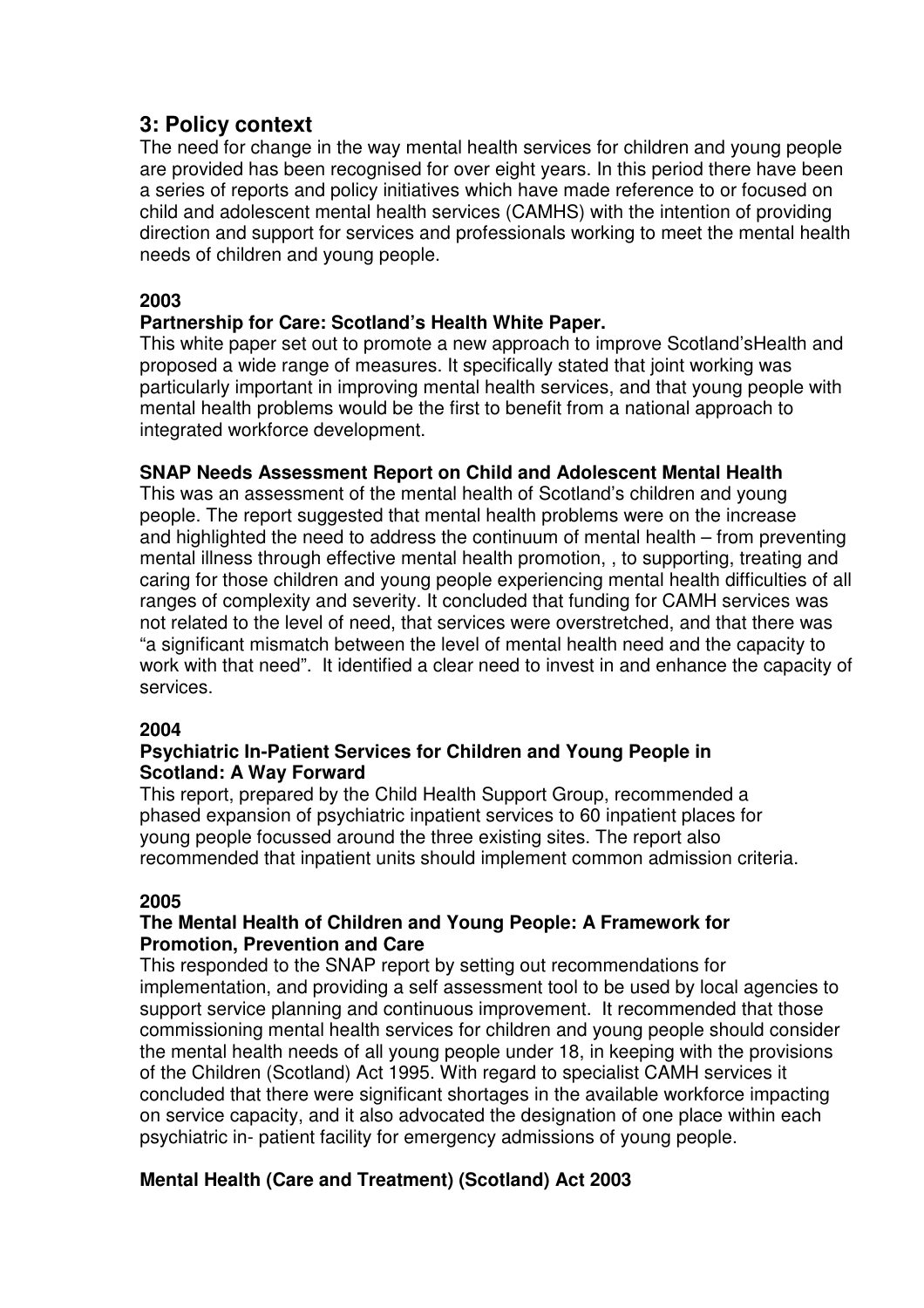The 2003 Act, together with the codes of practice, makes a number of specific provisions to safeguard the welfare of any child or young person under 18. It requires anyone acting under the legislation to do so on the principle of what appears best to promote the child's welfare. It imposes a duty on NHS Boards to provide sufficient services and accommodation to meet the needs of any child or young person under 18 who is admitted to hospital. The code of practice says that it would be best practice for a person under 18 to be admitted to a unit specialising in child and adolescent psychiatry, and for their doctor to be a child specialist. It also gives very clear guidance about the special considerations which should be given if a young person is admitted to a non- specialist unit.

### **Getting the workforce right: a strategic review of the CAMH workforce**

This report examined the workforce development that would be necessary to translate national policy for CAMH services into practice. It concluded that the current workforce was established at a level "well below that necessary" to meet demands, and that significant new additional investment would be needed to meet policy aims and agreed objectives.

### **2006**

### **Delivering for mental health**

This delivery plan established three key commitments for CAMH services:

- Ensuring that a named mental health link person is available to every school by 2008;
- Ensuring that basic mental health training is offered to all those working with, or caring for, looked after and accommodated children and young people by 2008;
- Reducing the number of admissions of children and young people to adult beds by 50% by 2009

It also re-affirmed a commitment to implementing 'A Framework for Promotion, Prevention and Care' by 2015 with an annual increase in specialist CAMHS workforce capacity until that date.

# **Getting it right for every child**

This cross cutting programme has core components which apply to all services for children and young people whether universal or specialist. It promotes a co-ordinated approach to identifying concerns, assessing needs, sharing information and working jointly, and planning services. It also emphasises the need to have a skilled and competent workforce in all services, both general and specialist.

### **2007**

# **Looked after children and young people: we can and must do better**

This report highlighted the importance of physical mental and emotional health and wellbeing in facilitating positive outcomes for looked after children and young people. It agreed that looked after children generally experience poor mental health, and identified as a clear action point that there should be a new requirement that each NHS Board ensures that the health care needs of looked after children, including mental health needs, are assessed and met.

### **Delivering a healthy future: an action framework for children and young people's health in Scotland.**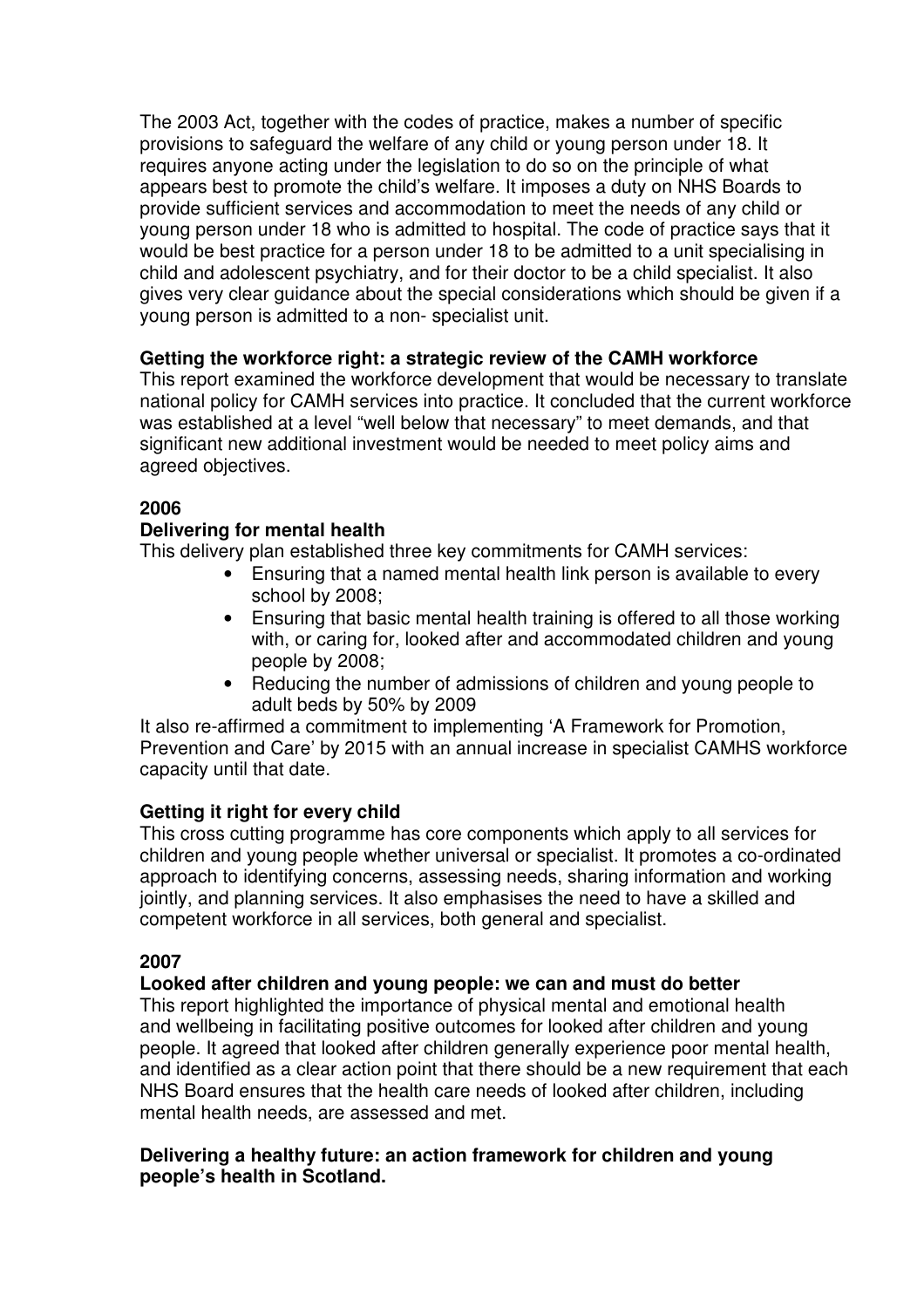This report was produced by the Children and Young People's Health Support Group which was asked to develop a framework to capture the key actions needed to meet the challenges for children and young people's health. It emphasised that "mental health is a key determinant of health even in childhood" and that children and young people need age appropriate care, not care based on models of service provision designed for an adult population". It also stressed the need for the CAMH workforce to expand to meet demand and highlighted the key milestone, that there should be annual increases in the CAMHS workforce capacity until 2015.

### **2009**

### **Better health, better care: a national delivery plan for children and young peoples' specialist services in Scotland**

This document set out the plans of the new administration in relation to health service improvement and delivery. The report recognised that CAMHS was one of the areas requiring early investment to enhance rapid service development and improvement. It reiterated the actions in Delivering for mental health and reinforced a commitment to delivering on the Framework for Promotion by 2015.

### **Audit Scotland: Overview of mental health services**

This report, the first in a series of planned reports by Audit Scotland, looked at the accessibility and availability of services provided by a range of organisations, with a view to highlighting areas for improvement and priorities for future audit work. It identified long waiting times for services for children and young people and made several specific recommendations about CAMH services, including one about ensuring that CAMH services are provided up to the age of 18.

### **Royal College of Psychiatrists: Safe and appropriate care for young people in adult mental health wards**

This is a tool for mental health professionals working with young people placed on adult wards in England and its purpose is to set standards for adult mental health wards for those occasions when young people under 18 are placed there. The guide may provide useful and practical information for adult mental health wards in Scotland, in considering what constitutes a safe environment for young people.

Taken together most of the above reports and policy documents paint a very consistent picture. Many of them emphasise that considerable numbers of children and young people have mental health problems that impact significantly on their daily lives, that specialist services need to be designed to meet these needs and that CAMH services are unable to meet current needs, far less anticipated future demands. Mental health though remains a national clinical priority, and the Framework for promotion, prevention and care published in 2005, remains the central reference for action relating to CAMH services. The Scottish Government has indicated it continues to expect the Framework to be implemented by the target date of 2015, with year on year increases in CAMH services until that date. A specific HEAT target for CAMH services was also announced for 2009-10, the target being to deliver faster access to services for children and young people.

# **4: About this visit programme**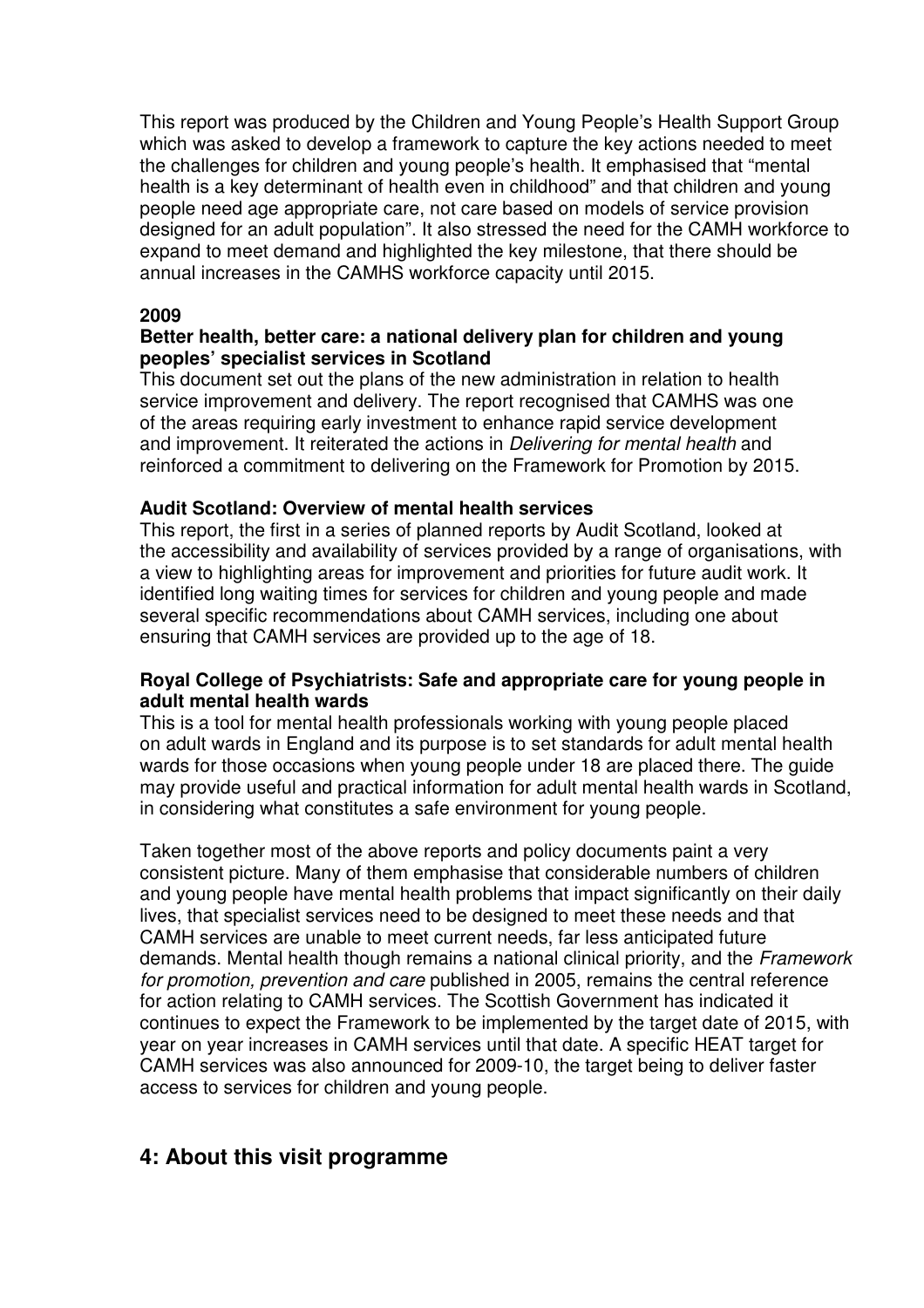Since 2005 we have been monitoring what happens to children or young people under 18 if they are admitted to non-specialist settings, such as adult mental health or general paediatric wards, for the treatment of mental illness. We made this a priority because of the duty placed on NHS Boards to provide age appropriate services and accommodation, and because of the particular vulnerability of young people with a mental illness.. We expect to be told about non-specialist admissions, and ask the doctor responsible for the treatment of any child or young person admitted to such settings to provide us with more detailed information about how care and treatment is being provided when we are notified. We also visit all specialist children and adolescent in-patient facilities in Scotland on an annual basis, as part of our normal visiting programme.

Through our visits to specialist in-patient units and by monitoring admissions to nonspecialist wards (and often by visiting young people in non-specialist wards) we have gathered a lot of detailed information about the care and treatment young people receive as in-patients. We feel that we have a reasonably accurate picture of how NHS Boards are making progress to fulfil the duty to provide age appropriate accommodation when young people are admitted to hospital, and we report on this monitoring of services each year in our annual report.

Our contact with children and young people until now has tended to be with the very small number of young people who have been hospital in-patients. We have had limited contact with children and young people who are receive mental health care and treatment in the community. We decided to find out more about how CAMH services are being provided across the country through a programme of visits to CAMH services across Scotland. Our aim was to provide a picture of how these services are developing to meet national policy priorities and perhaps more crucially, the needs of individual children and young people.

As part of this themed visit programme we also visited all the specialist in-patient facilities. We arranged to meet as many of the young people admitted to non-specialist wards over a three month period as possible. Where it was not possible to speak to the young person directly, we reviewed medical and nursing notes relating to the admission. Finally we arranged meetings with representatives from CAMH services and local authorities in each of the 11NHS Board areas in mainland Scotland. We interviewed 16 young people in different units across Scotland, reviewed the case files of 13 more, and interviewed staff in 11 units during our visits.

# **5: What we found**

# • **Young person's experience**

The experience the young people reported directly to us was varied, but overall positive.

### Privacy and dignity

With regard to facilities only one person said he was not in a single room. He explained that he had been in a single room initially, but was then moved to a dorm, and speaking about this he said "it doesn't bother me". Four of the young people seen did say that although they had a single room they did not feel they had privacy in their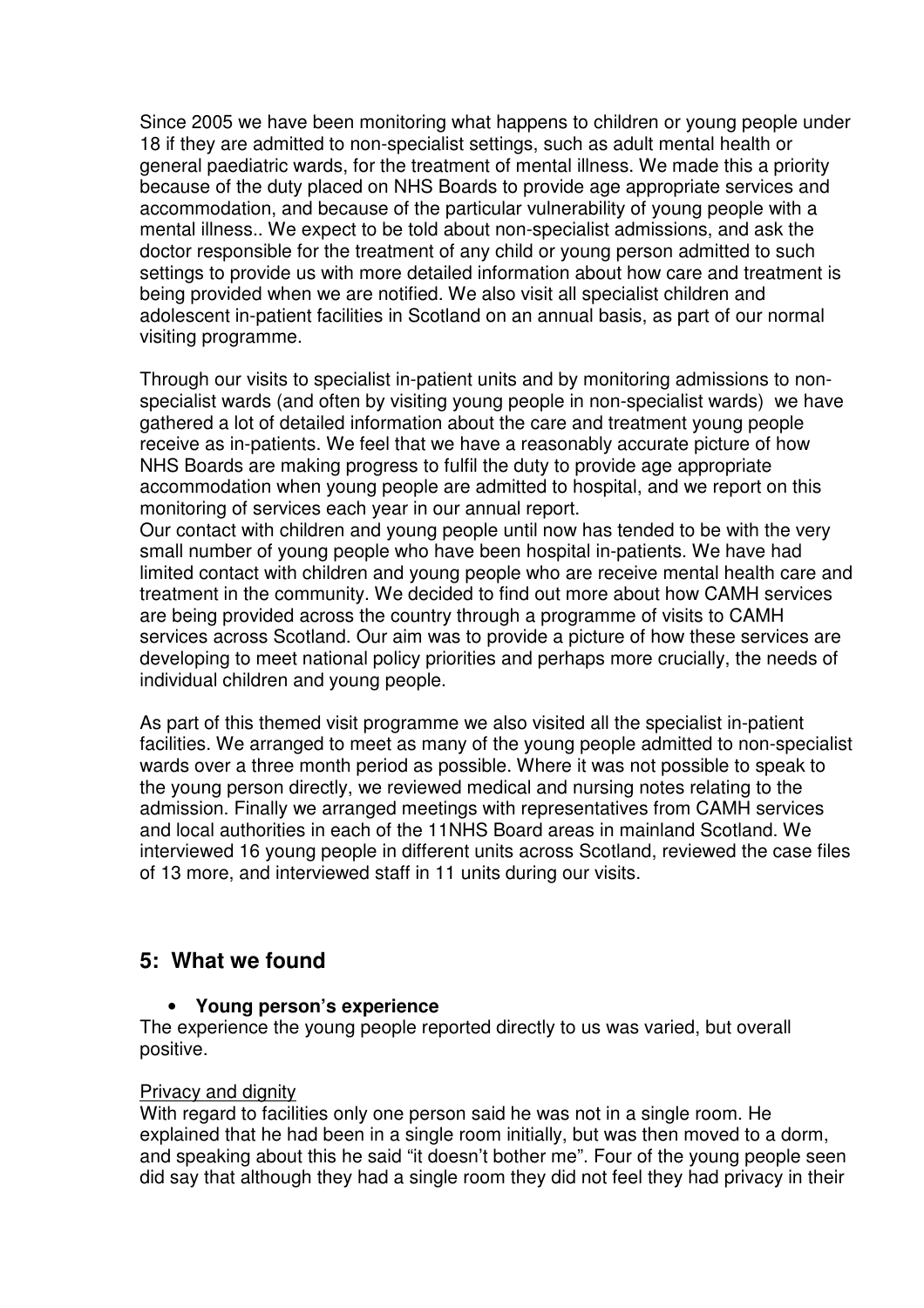bedroom, and these negative responses appeared to relate to their observation status. Two young people also said they were not aware of having a safe place to keep their personal belongings, other than in the ward office. Two of the young people also said that they did not feel they had privacy in the toilet/bathroom areas. One commented specifically that staff only knocked once before entering the bathroom –"they do it so quickly you don't have a chance to say I'm in"

The majority of the young people interviewed said that they could make hot drinks or snacks when they wanted to, however six said that they could not. A further two said they could only make hot drinks. Not being able to make snacks appeared to be linked directly to eating plans which were in place. Thirteen people said they could make a private phone call when they wanted to. Of the three who said they couldn't, in one case this was because they were subject to constant observation, in another case this related to the location of the pay phone in the corridor, while the other young person did not comment further. All the young people we spoke to felt though that they were able to keep in touch with friends and family, and vice versa, but three felt that there wasn't enough privacy when they had visitors. Two stated that the only private option was to meet visitors in their bedroom.

 When asked if there was anything they would want to change about the way things are organised in the unit nine said no, and seven said yes. In the latter group comments related to having increased access to bedrooms. Some young people could only access their rooms for two hours in the afternoon; others wanted the opportunity to have a bath rather than a shower. Broader comments related to the need for change in relation to "the general way patients are treated in a very restricted regime".

When asked about feeling safe in the unit thirteen said they felt safe while three said they did not. Of the three, two said they had felt threatened on the ward. Worryingly they didn't feel able to talk to anyone about their safety concerns. One explained that he would rather be with people his own age, even if this meant being further away from family and friends.

#### **Participation**

The new mental health legislation is underpinned by a number of principles and emphasises the importance of individual people participating as fully as possible in any decisions made about their care and treatment. The principles also say that people should be provided with information to help make participation meaningful.

We asked the young people questions about their involvement in care planning generally and in decisions about their care and treatment. Eight of them had seen their care plans and six felt they were involved meaningfully in discussions about their care and treatment. Eight young people had not seen a care plan, and two of this group felt they had not been involved in discussions about their care and treatment. Although the other six had also not had sight of their care plan, they all commented that they had been involved to varying degrees in discussions about their care and treatment.

 "I get involved in ward meetings but there are six people around me sometimes so I just nod my head".

Fourteen out of the sixteen young people said that they felt "they were listened to".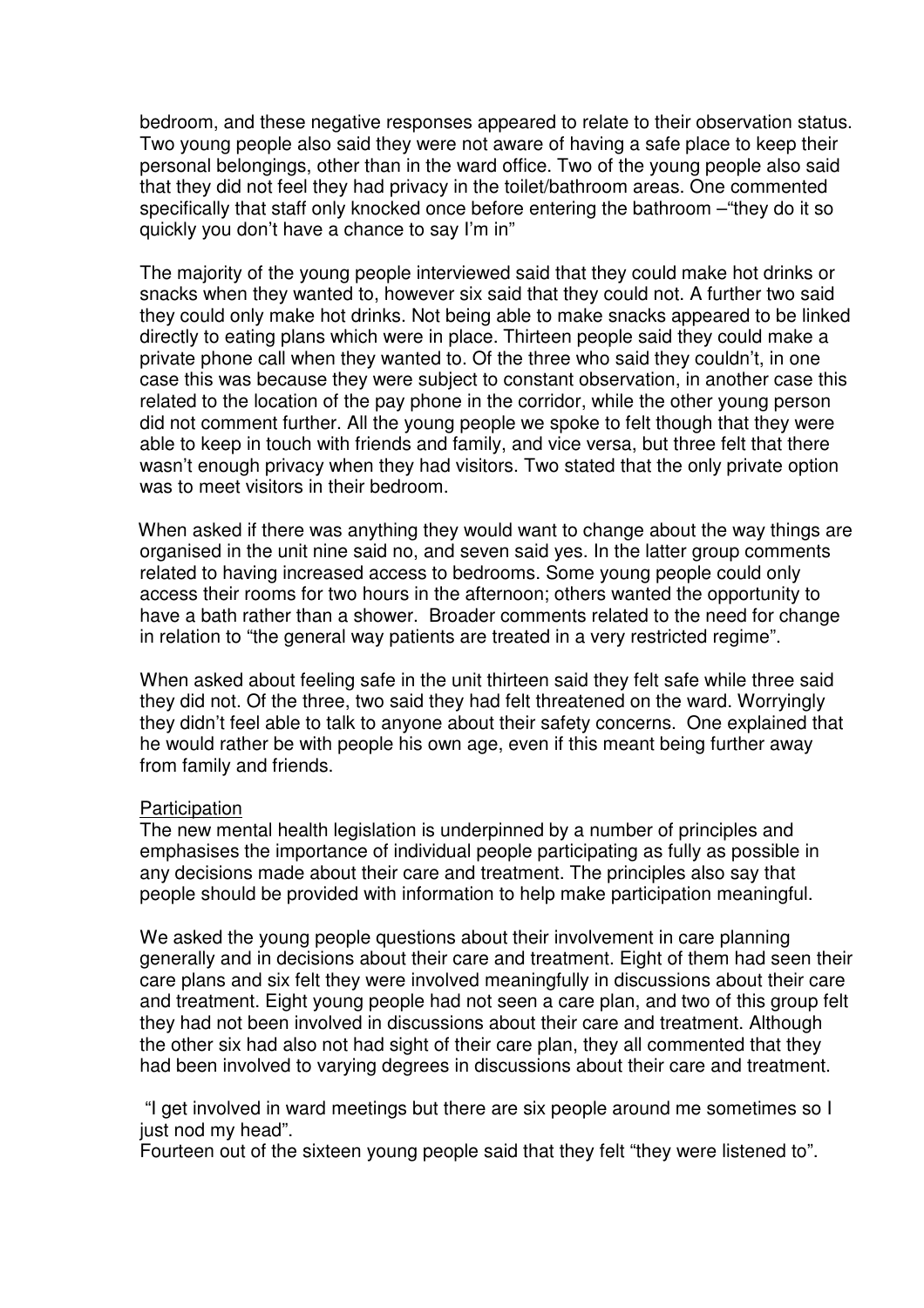All sixteen young people we spoke to confirmed that they were receiving medication for their mental illness. Twelve confirmed that the reasons for prescribing this medication had been discussed with them and they had agreed to take the medication accordingly. The other four did not recall anyone explaining the reasons why medication had been prescribed, but, they all confirmed that they had agreed to take the medication. Six young people confirmed that they knew what the plans were for their future care. One of the respondents described his future care plan as "to sign myself out". The others did not know of future care plans.

### Contact with staff

Experiences of accessing staff in the units varied. Some young people told us that they had weekly key worker sessions, others said they could access their key worker "any time" and others whenever their named nurse was on shift. Twelve out of the sixteen young people clearly stated that staff treated them with respect. Two others described this as "variable" "some are helpful, some are very punitive". One young person commented that she did not think staff treated her with respect at all- "I don't think any of them like me". One of the young people interviewed had been in a residential care setting and subject to supervision requirements prior to admission. This young person described the transfer to a specialist young person's inpatient unit as a very positive move.

### Contact with family

We asked young people whether they were able to keep in touch with families, and they all said they could. Visiting policies within the specialist units varied. Most units have core visiting times, but offer flexibility to families if required and actively encourage family contact and involvement. At the time of the visit one unit was offering rather restricted visiting times, however following discussions with us this policy is now under review. Units report that financial support is available for families on benefits to visit, especially if they have to travel a distance and one unit does have overnight facilities for parents visiting from distant parts of the catchment area. Involvement of families in family therapy is provided for the majority of services. Where this is not clinically indicated, family support is provided by nursing and medical staff. This can take the form of face to face meetings and telephone contact, especially when young people are spending time at home.

#### **Recommendation**

**When a young person is admitted to hospital information should be provided in a way the young person can understand, including an introductory booklet about the unit, about facilities and modes of treatment, with information also being provided throughout their stay about medication, treatments offered, observation levels, and care plans.** 

### • **Access to education and age appropriate activities.**

Education law in Scotland states that every child has a right to school education, and places a duty on education authorities to make special arrangements for children and young people where they are unable to attend school. Support to remain engaged in education is vitally important in reducing the long-term impact of mental illness on young people.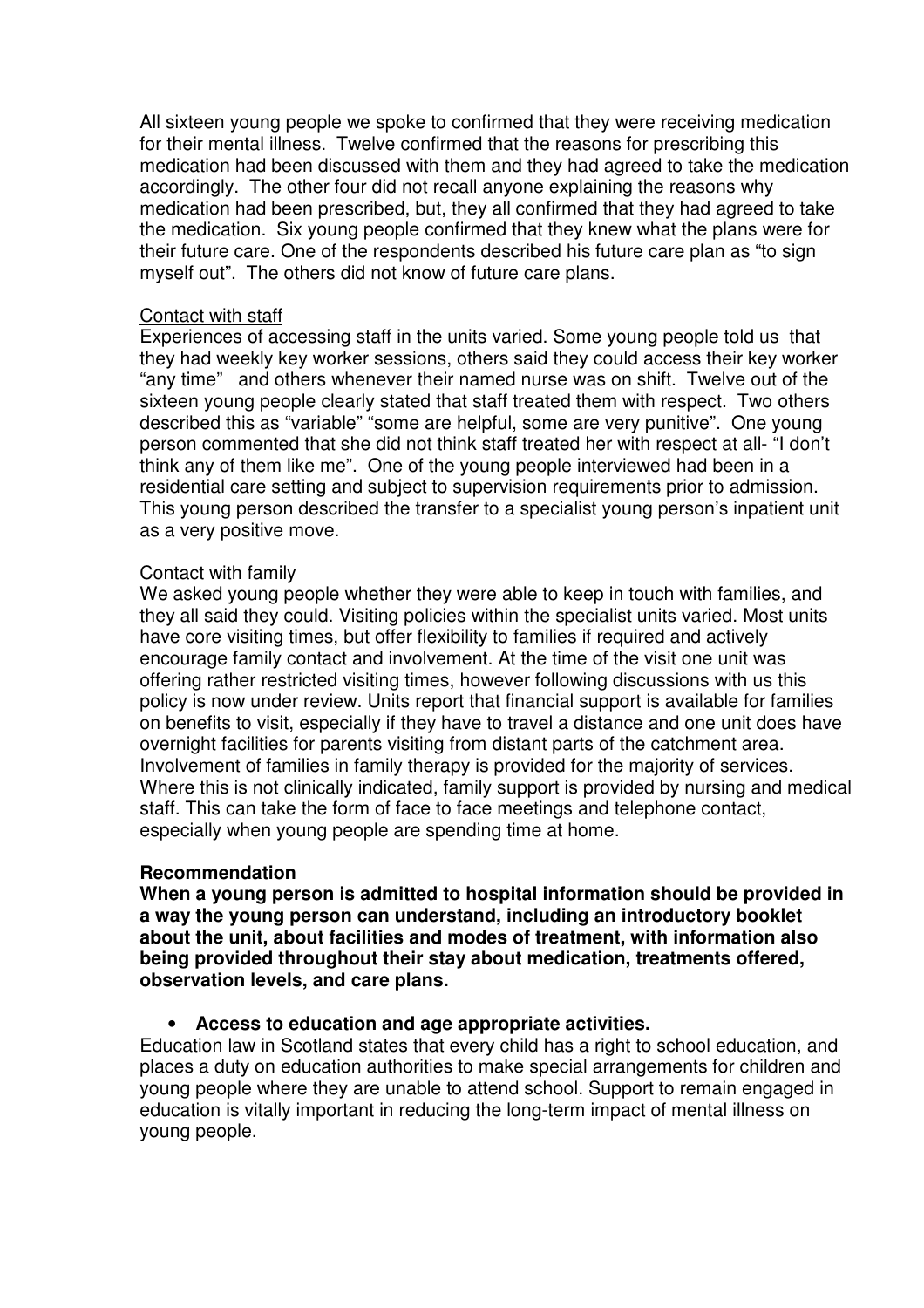All specialist in-patient units have education provision on site. During our visits we looked at arrangements where a young person was admitted to a non-specialist ward. Many of these admissions are for such short periods of time that the need to make arrangements for education does not arise and many of the young people admitted are over school leaving age and have left school. Where a young person was still at school, access to education was an area of difficulty, even where the non-specialist ward was a designated ward for the admission of young people. It was clear from the information gathered that limited access to education was available for some young people, with their own school providing work when the school had been contacted. Staff working in non-specialist wards, however, often did not know how arrangements should be made to ensure the provision of appropriate education.

Where a young person was admitted to a non-specialist ward all wards reported difficulty providing age appropriate activities, even where the NHS Board had identified a designated ward to be used for young person's admissions. One ward had recently secured funding to develop activities for young people, and one ward had used the occupational therapy service to provide art work for a young person during admission. Several wards identified issues with adults watching television programmes or DVDs on the ward which were not appropriate for a young person. This meant that the young person's access to TV and recreation was limited.

#### **Recommendation**

**Local arrangements should be in place to ensure that education authorities are contacted to make appropriate arrangements when a young person is admitted to a non-specialist ward and where this is likely to impact on their education.** 

#### • **Access to advocacy**

The UN Convention on the Rights of the Child requires that children and young people must be given an opportunity to express views on all matters affecting them. The 2003 Act gives every person with a mental illness or learning disability, including children and young people, the right to access independent advocacy. The act also requires that local authorities and NHS Boards make sure that independent advocacy services are available locally and that information about services is provided so that the services can be readily accessed. The code of practice also notes that the right of access to independent advocacy is for every patient and is not limited to those who are best able to articulate their needs. People may need support and advice from staff to encourage them to access advocacy. We regard independent advocacy as vitally important, particularly in relation to children and young people in hospital who are potentially vulnerable to having their views ignored.

During these visits the availability of independent advocacy services was discussed at each of the meetings with CAMH services. Advocacy services appear to be readily available within the specialist in-patient units, and we were pleased to see that several NHS Board and local authority areas have specialist advocacy services for young people in place, or in the process of being developed. We would expect that where a specialist service is in place an advocacy worker would be more familiar with specific issues about children's rights and have particular skills and experience in relation to engaging with young people. In one area the development of collective advocacy for young people has been tried, although it has proved to be difficult to engage young people with this provision. In most other areas children and young people access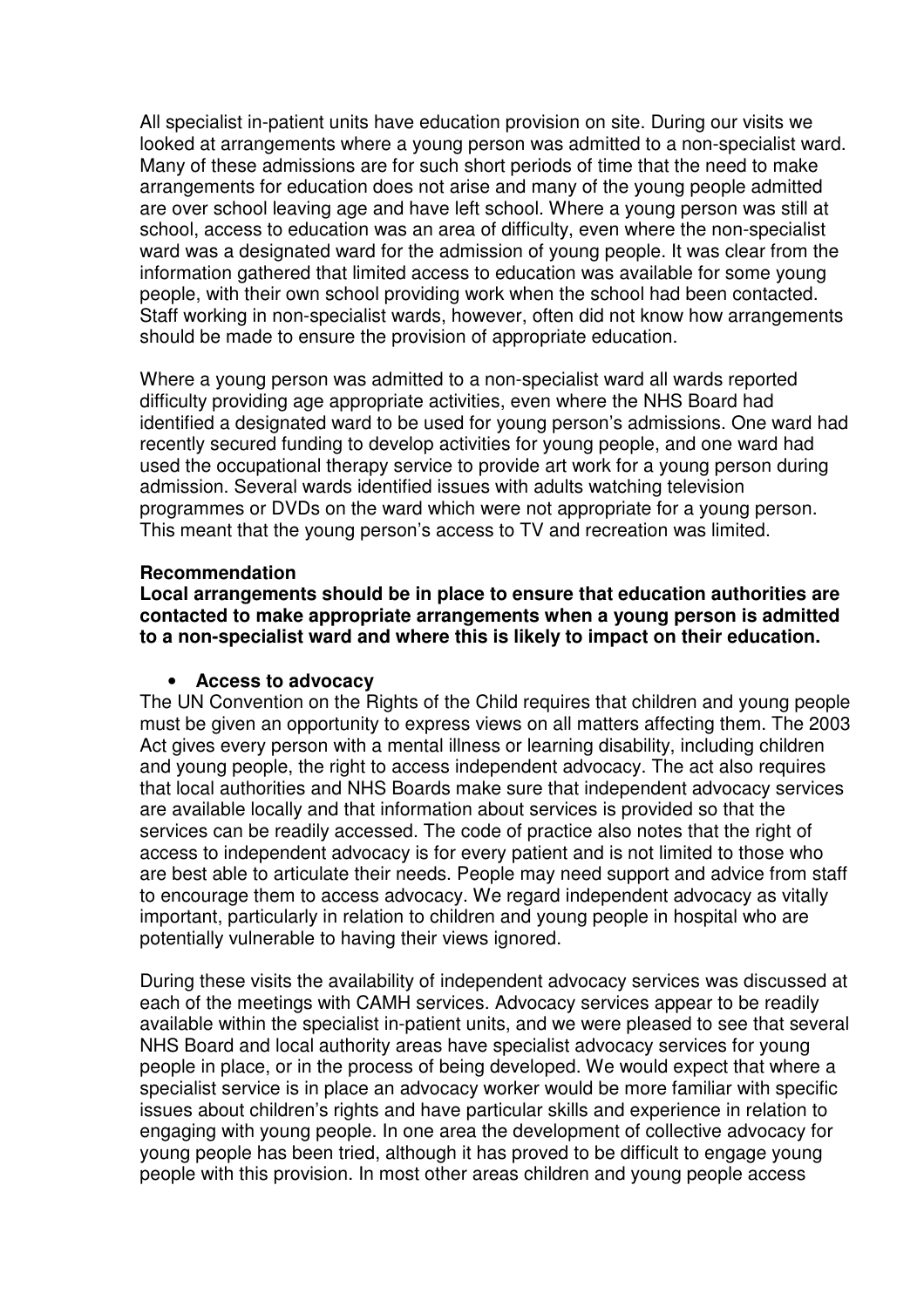generic advocacy services. In one local authority area we were told that there is no independent advocacy service for young people, but that children's' rights officers who are employed by the local authority provide advocacy support. This does raise an issue about whether there is a conflict of interest in such a situation, even if structurally a children's' rights service is not part of the operational service system in a local authority.

 With regard to what young people told us themselves, four people confirmed that they had accessed advocacy services. Others mentioned seeing leaflets, one person said that they had heard of it but did not really understand what this service provided and others had "never heard of it". One understood about advocacy and how to access it, but said he had not felt the need to use the service.

### **Recommendation**

 **NHS Boards and local authorities should review the provision of independent advocacy services and the format of information about advocacy services available to children and young people. As part of this review, consideration should be given as as to whether a specialist service may be appropriate in their area.** 

### • **Staffing levels and staff training**

Within the specialist CAMHS units nurse staffing ratios are generally good.. The multidisciplinary teams within these units also include a wide range of skills, including clinical psychology, dietetics, occupational therapy, family therapy, social work and teaching staff. Some units also had psychotherapy services as part of the core multidisciplinary team. However, the level of clinical need can be very high within the units as there are no intensive psychiatric care unit beds for young people in Scotland. As a result, staff may be nursing individuals with complex needs and particularly challenging behaviours in these services.

Staff training is given a high priority and as well as access to support and advice from colleagues within the multidisciplinary team we found staff access a wide range of training opportunities, from the national programme of New to CAMHS training through to specialist training in family therapy, Dialectical Behaviour Therapy and Eye Movement Desensitivisation and Reprocessing resulting in staff feeling skilled and confident in their ability to work effectively. This is in direct contrast to the situation within the non-specialist wards which we looked at.

We visited 12 non-specialist wards which had admitted young people during the previous year. Of these, three were designated as wards which young people would be admitted to when required. Between them these designated wards had admitted 14 young people during the year. The other 9 wards had one or two admissions each. Surprisingly, none of the staff in the non-specialist wards, including the designated wards, had undergone any training to equip them to meet the specialist needs of young people. One of the designated wards had previously had a nurse with specialist training which they had found enormously helpful, this individual has since left and there are no plans to replace her with another CAMH trained nurse.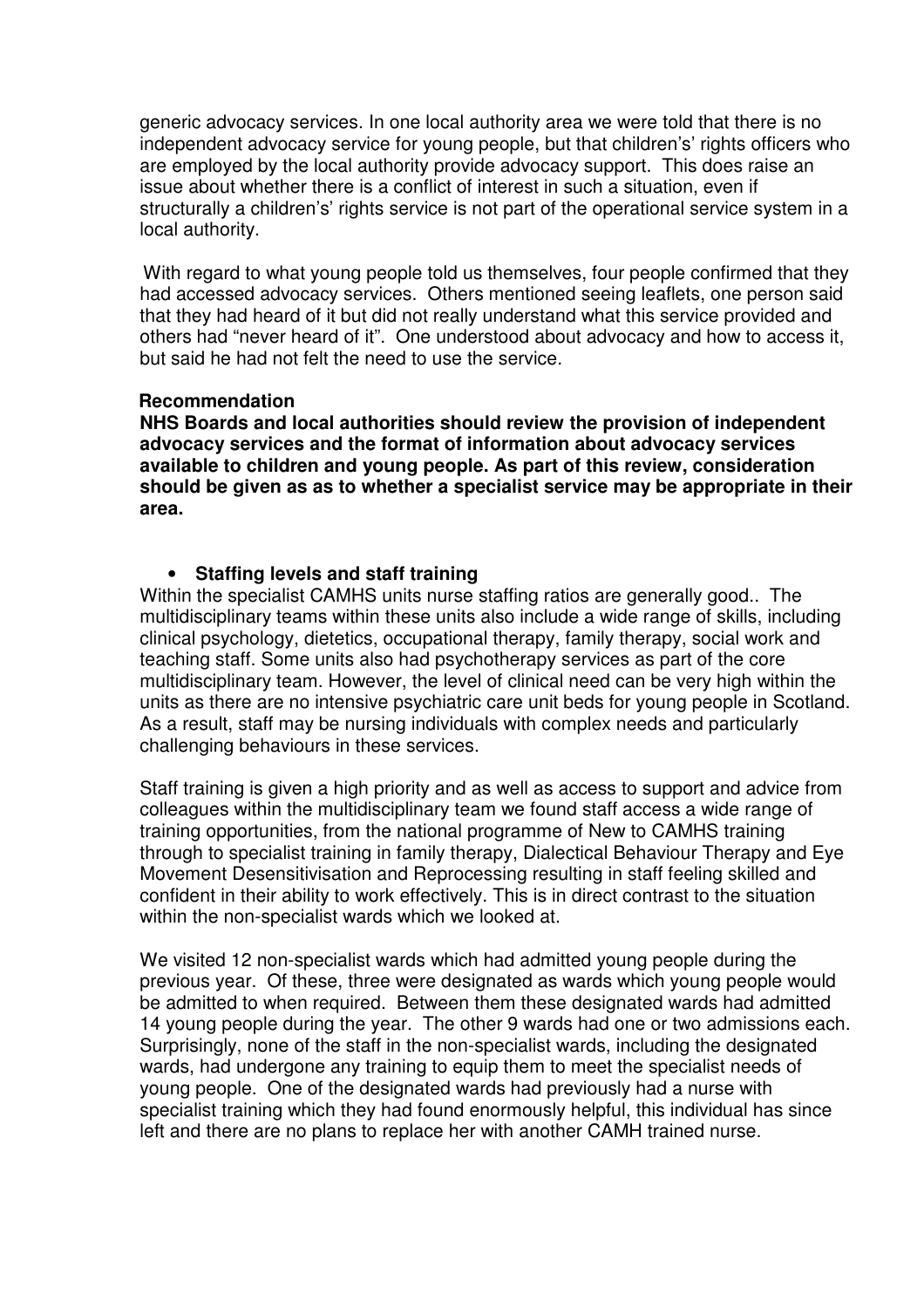Within the non-specialist wards access to specialist CAMH services varied greatly across the country. Some areas reported being well supported by the CAMH service which provided a consultant as RMO and who attended case conferences. Other units reported that they could access up to three direct contacts a week with members of the CAMHS team for the young person and had readily available telephone support. However, some units reported inadequate levels of access to CAMH services including having access to telephone support only and experiencing delays in obtaining a response from CAMH services. There was no evidence that access to CAMH services was better within designated wards than in other non-specialist facilities.

Given the lack of specialist training within the staff group caring for these young people it is important that there are systems in place to ensure that specialist advice and supervision is readily available to all wards where young people are admitted.

Several health board areas have taken a decision to identify a specific adult ward to which a young person would be admitted if in-patient treatment is necessary and has to be provided in a non-specialist facility. Several other health boards have aspirations to introduce this arrangement. We support this model of working, however our experience is that designated wards have not as yet made use of the opportunities to develop closer liaison with CAMH services and designated status has not improved access to education for the young person or the provision of targeted training and support for nursing staff to enable them to develop skills in working with young people.

### **Recommendation**

**To maximise the potential benefits of designating beds in adult wards for care and treatment of younger people NHS Boards must ensure there are systems in place to ensure ready access to support from CAMH services, clear protocols for joint working and the provision of specialist training opportunities for staff, such as that provided by the New to CAMHS training programme.** 

### • **Admission, discharge criteria and models of care**

Concerns about admission criteria were raised at several meetings that we had with CAMHS staff during this programme. Staff were also concerned about discharge planning and continuity and consistency of care. Services are aware that work to standardise admission criteria and models of care across all regional in-patient units is being undertaken and this was generally welcomed and seen as overdue.

When we visited none of the NHS specialist units were able to produce a set of written admission criteria or an admission policy. It appears that decisions are made on a case by case basis following assessment by members of the multidisciplinary team. Whilst this has the benefit of enabling admission of complex cases for assessment there is considerable merit to having clear admission criteria which is understood by referrers.

We were told on a number of occasions that a young person who was being, or had been, treated on an adult ward, had not been referred to the regional specialist unit because staff believed the referral would be unsuccessful. This appeared to be based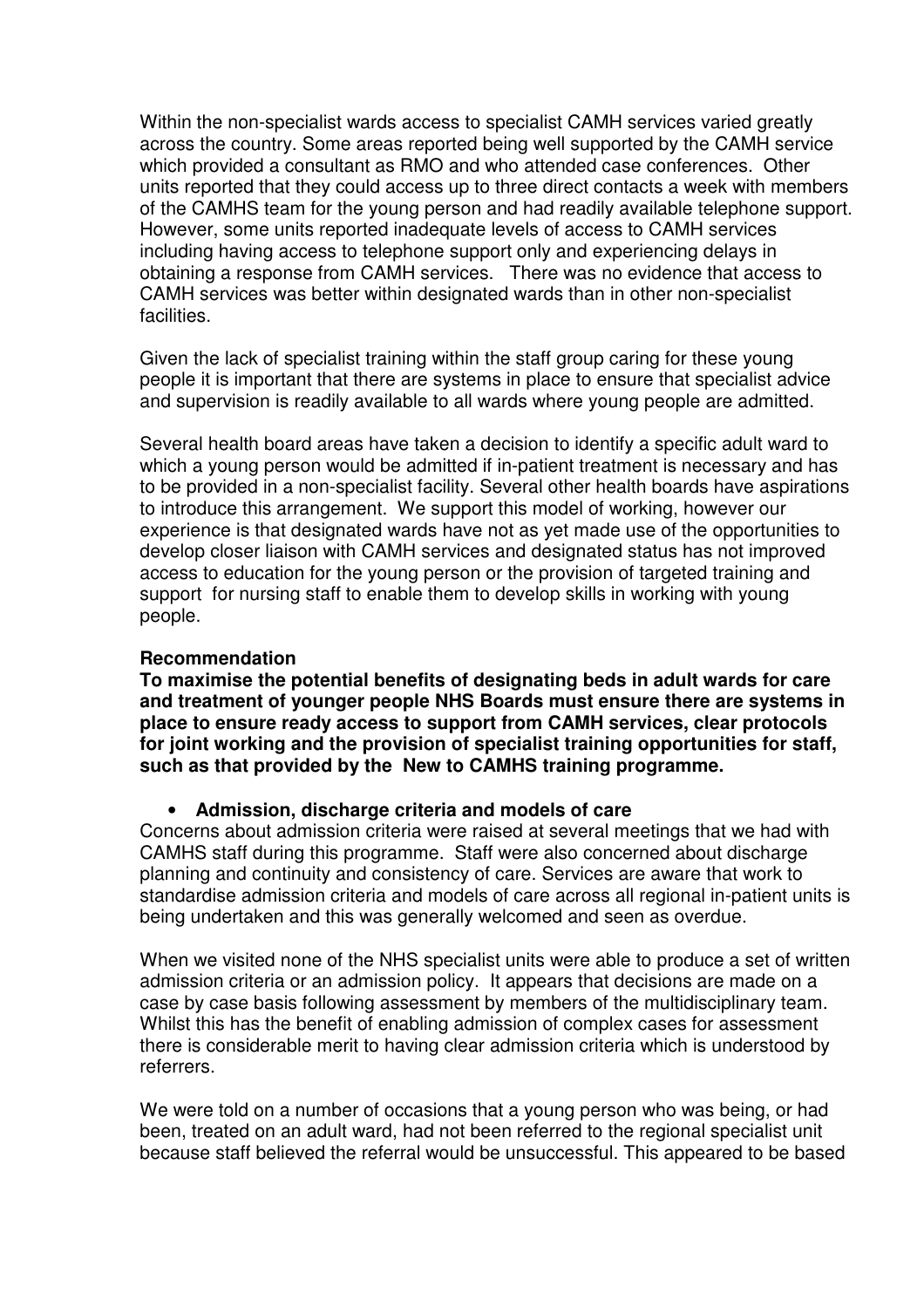on a mix of past experience and a lack of transparency about both the referral criteria and admission policy.

Each of these specialist NHS units had a waiting list . Units were however unable to provide accurate information on waiting times for admission.

#### Admissions

Twenty-five of the young people whose care we examined had been assessed by CAMH services before admission. All of those admitted to the specialist unit had been assessed prior to admission.

The length of time between the decision to admit a young person and a bed becoming available varied considerably according to the setting. 32 case files recorded that this period was less than seven days. For those admitted to an adult ward, most were admitted within two days of the decision to admit, but two-thirds had not had a CAMHS assessment. While a majority of those admitted to a specialist unit were admitted within one week of the decision to admit, a smaller number waited between two weeks, and, in one case, five months.

It may be that the "necessary" relative delay in admission to the specialist units ( to allow full CAMHS assessment) compounds the low expectation of referral outcome that we encountered in some non-specialist settings, and this again highlights the need to for services to put standardised admission policies in place.

More than one third of the young people we visited had had previous admissions to hospital for care and treatment in relation to their mental health needs.

For some of these young people admission patterns reflected recurrent crises, often accompanied by self-harming behaviours, in circumstances where appropriate emergency social care accommodation might have been a more appropriate alternative to hospital admission. At some of our meetings CAMHS teams reported a need for appropriate emergency social care. In other cases, this reflected the challenge of caring for a young person with a particularly complex or treatment resistant mental illness, and sometimes highlighted the difficulty in accessing an appropriate setting for a young person with particular complex needs.

The reason most commonly given for admission to adult ward was "no adolescent beds available". In a small number of cases, the local NHS Board policy is to treat any young person over the age of 16 and not in full time education, in adult services. In one case, the parents did not want their child admitted to the adolescent unit because of the distance. Our wider monitoring work has identified this as an issue in other cases.

Care plans were evident in 32 of the case records we reviewed. However the quality and detail of these varied widely, as did review dates. In a further two cases care plans were not applicable as discharge took place within 11 hours. In most cases there was clear evidence of participation by the young person or of efforts to engage him or her in the care and treatment planning process. No particular model appeared to be used in any setting, but, in the non-specialist units review meetings tended to involve medical and nursing staff only. In the specialist units, reviews were more likely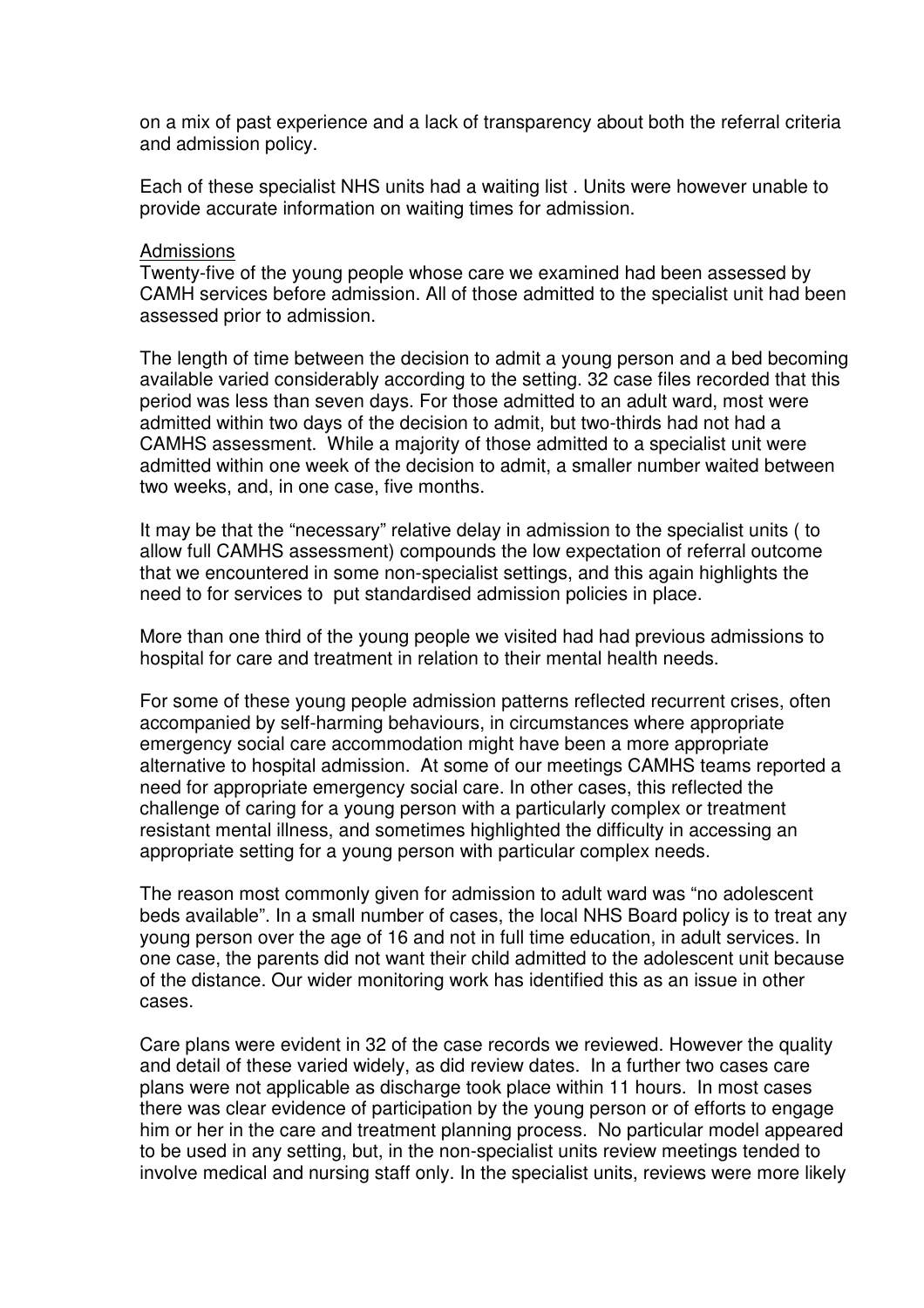to be multi-disciplinary and multi-agency, with input from, for example, parents, psychology, pharmacy and social work.

All the young people we saw had contact with relevant professionals involved in their care at least once a week. The nature of the contact, for example whether this was one to one or in meetings was not always clear from records. For around two thirds of young people, there were no documented family sessions. Documented family sessions most often took place when the young person was in a specialist unit. In a small number of cases, letters could be found inviting family to sessions but, no documentation could be found to confirm they had actually taken place.

We found no issues were with access to psychology, apart from for one young person whose care had been transferred to adult services at the age of 16, and who could not access psychology services.

The level of involvement of community CAMHS and local social work services varied widely. Some units make considerable efforts to overcome the challenge of serving a wide geographical area, for example using teleconferencing to involve community partners from the young person's home area.

For 16 of the young people whose care we looked at, there was no evidence on file to suggest that local CAMH Services remained involved in the young person's care during admission to hospital (one young person aged 17 had been discharged from CAMHS to Adult services at the age of 16).

Eighteen young people had social workers or mental health officers (MHO) allocated to their case. Of those who were detained under mental health legislation, half had both a Mental Health Officer and Social Worker. Seven out of 21 young people who were informal had allocated social workers.

Access to local social work services varies greatly between local authorities, and, especially where distances involved are great, MHO duties are often picked up by unit social workers. While this is a reasonable arrangement, it would be good practice for there to be an officer within the young person's local social work department, identified from the outset, to ensure appropriate involvement in discharge planning and access to services, without delay, when care of the young person returns to local services.

The length of each young person's admission to in-patient care varied greatly. Although most admissions were less than six months in duration, one specialist unit reported that half of the young people in the unit had been there more than one year. From the records we examined it was difficult to find any systematic process for agreeing the goals of individual admission between the in-patient unit, the local CAMHS team, the young person and his or her family. Community CAMH services identified this as a concern, particularly when a young person stayed in the specialist unit for a very long period of time and especially if they had another patient who was, in their opinion, in greater need of in-patient care.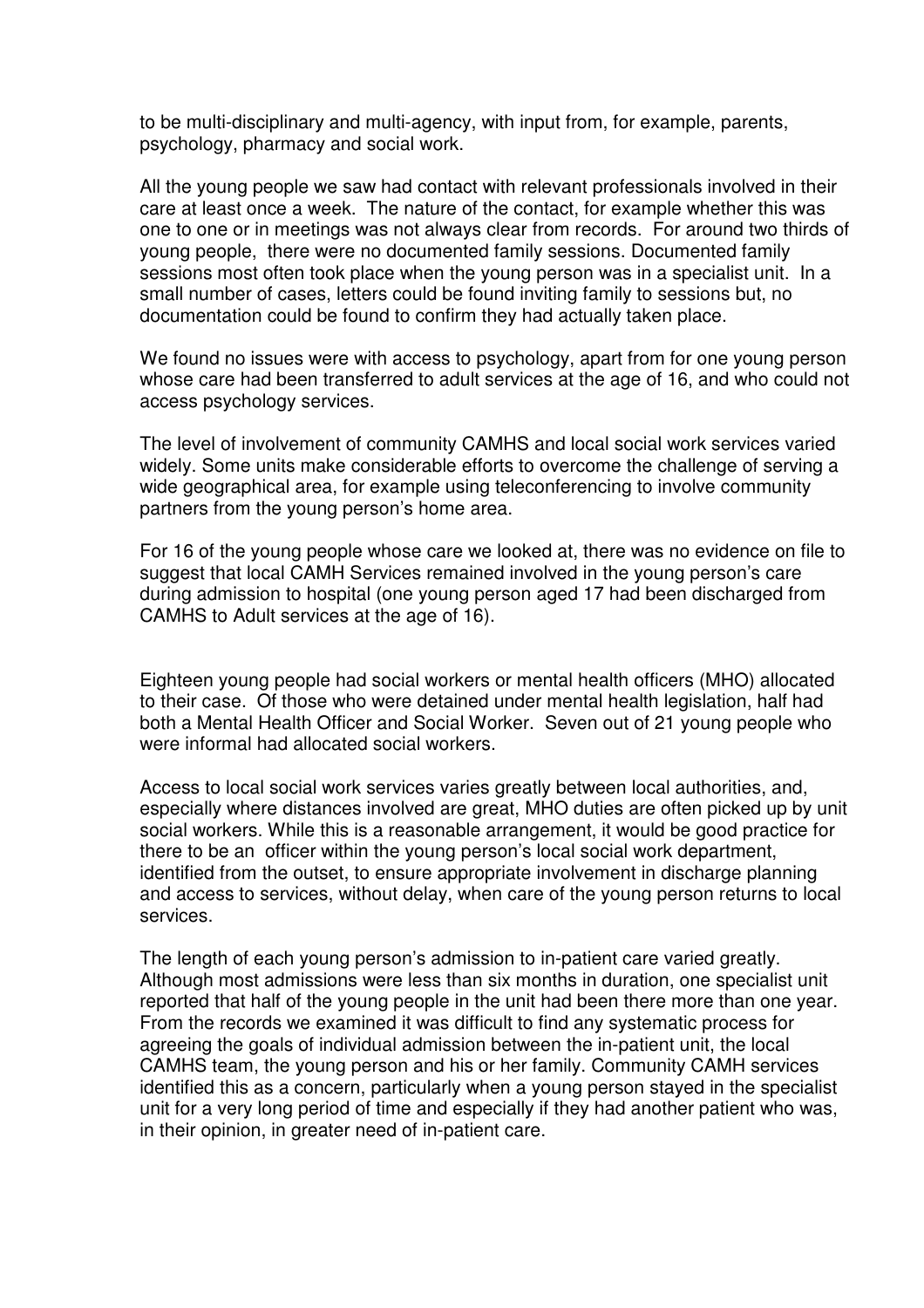### Discharge planning

We found evidence on file of clear discharge care planning, or at least tentative plans, for only eight of the individuals we visited. No discharge planning protocols were in evidence. As there will always be multiple teams and agencies involved when a young person has been admitted to a regional specialist unit, it is a matter of some concern that there did not appear to be robust systems in place to ensure that all necessary parties were identified and able to be brought into discharge planning from the earliest agreed stage. As discussed above, the geographical distance may be an issue for bringing parties together, which highlights the need for agreed roles, responsibilities and effective communication.

#### **Recommendation**

**There is a need to agree clear and consistent admission and discharge criteria for all the specialist in-patient facilities, and to circulate these widely to ensure equity of access to specialist in-patient facilities across Scotland. The National In-patient Forum has started a piece of work to develop agreed and consistent criteria for the three in-patient units, for admissions and discharge planning, and we would hope that this work is completed in the near future.**

#### • **Sixteen and seventeen year olds**

The 2005 report, 'The Mental Health of Children and Young People: A Framework for Promotion, Prevention and Care', clearly recommended that those commissioning services for young people should consider the needs of all young people up to the age of 18. The Mental Health (Care & Treatment) (Scotland) Act 2003 also places a duty on NHS Boards to make age appropriate mental health treatment available, and provide sufficient services and accommodation to meet the needs of any child or young person under 18 who is admitted to hospital. The recent Audit Scotland report, 'Overview of Mental Health Services' also commented that a number of NHS Boards had still not implemented the recommendation from the framework report.

In the meetings with CAMH services which were arranged as part of this themed visit we asked about the operational criteria for referrals to CAMH services for young people aged 16-17. It was clear from these discussions and from copies of referral criteria we had asked services to provide us with, that arrangements continue to vary across Scotland. In two NHS Board areas CAMH service provision is only available up to the person's  $16<sup>th</sup>$  birthday. In seven NHS Boards a service is provided up to  $18<sup>th</sup>$ birthday (and sometimes beyond) In the rest of the health board areas a service is available in all or part of the area up to  $18<sup>th</sup>$  birthday if still in full time education

### **Recommendation**

**Different arrangements within different NHS Board areas disadvantage many young people across the country. All NHS Boards should provide CAMH services to young people up to their 18th birthday, unless clinical need indicates otherwise in a particular case.**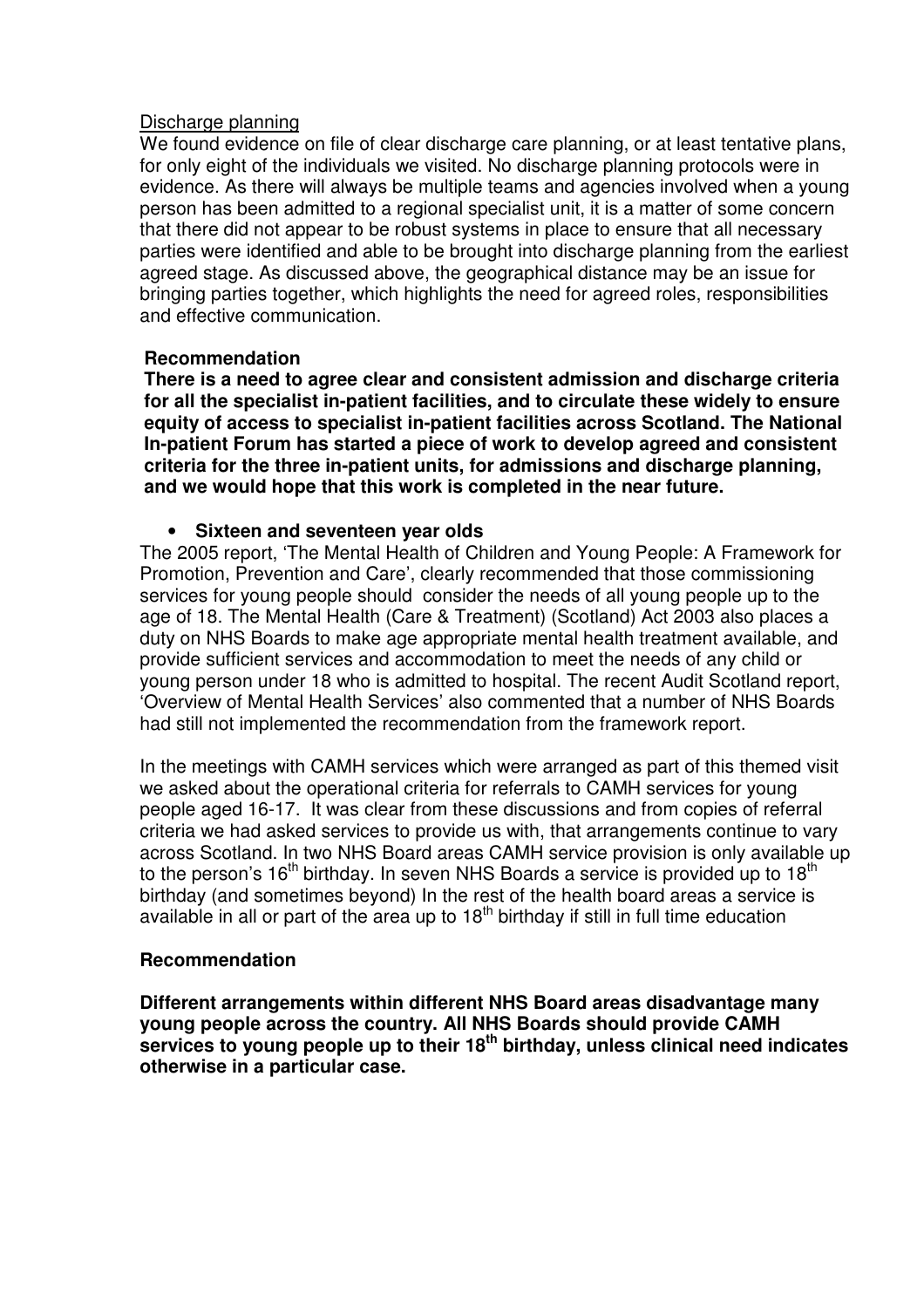## • **In-patient provision for young people with complex needs**

### Services for young people with a learning disability

This themed visit did not focus on services for young people with a learning disability, but because meetings were arranged with all the mainland CAMH services the opportunity was taken to ask about services in place for young people with a mental illness combined with learning disability. In all areas now some form of dedicated community service is provided, but it is recognised that in all parts of Scotland the service is limited, and services are very rarely multi disciplinary. We were also advised of significant issues about the lack of specialist in-patient facilities for this group of young people.

This sometimes results in admissions of a young person with a learning disability to a general adult ward, where they are potentially even more disadvantaged by the absence of specialist skills or to an adult learning disability ward., We know of a small number of highly intensive "bespoke" packages in place for individual young people in some of these other settings. In some cases specialist placement outside Scotland is sought.

Services for young people with a history or risk of violence or sexual offending There are currently no adolescent IPCU beds in Scotland, nor any forensic in-patient service. Young people who have a mental disorder and who require treatment in a secure setting, because of risk to self or others, are either transferred to an adult IPCU, or to low or medium secure adolescent units outwith Scotland.

In an adult IPCU these young people are invariably cared for under enhanced observation, and often with a very significant degree of isolation, because of very real concerns about their vulnerability within this particular adult setting. This often means young people are excluded from therapeutic and diverting activities. For any young person subject to an assessment order or treatment order, or any other mental health section of the Criminal Procedure (Scotland) Act 1995, there is no legal mechanism which would allow for transfer to a service outside Scotland. At present there is no secure age-appropriate service for them.

This raises significant issues about estrangement from family and community of origin, where it results in a child being detained for a significant time far from home, which may impact negatively on outcome. Additionally the young person may be educationally disadvantaged because of non-compatible education and examination systems.

Across Scotland community CAMHS teams have limited specialist learning disability or forensic provision. In Greater Glasgow and Clyde there is a team in both specialties, elsewhere development of CAMH services for people with learning disability is ahead of specialist forensic services. All are still mainly single practitioner rather than multidisciplinary teams.

#### **Recommendation**

**There are no in-patient beds to meet the needs of young people with learning disabilities or of young people who require treatment in IPCU units. We recommend that regional commissioning groups give consideration to providing appropriate facilities in Scotland.**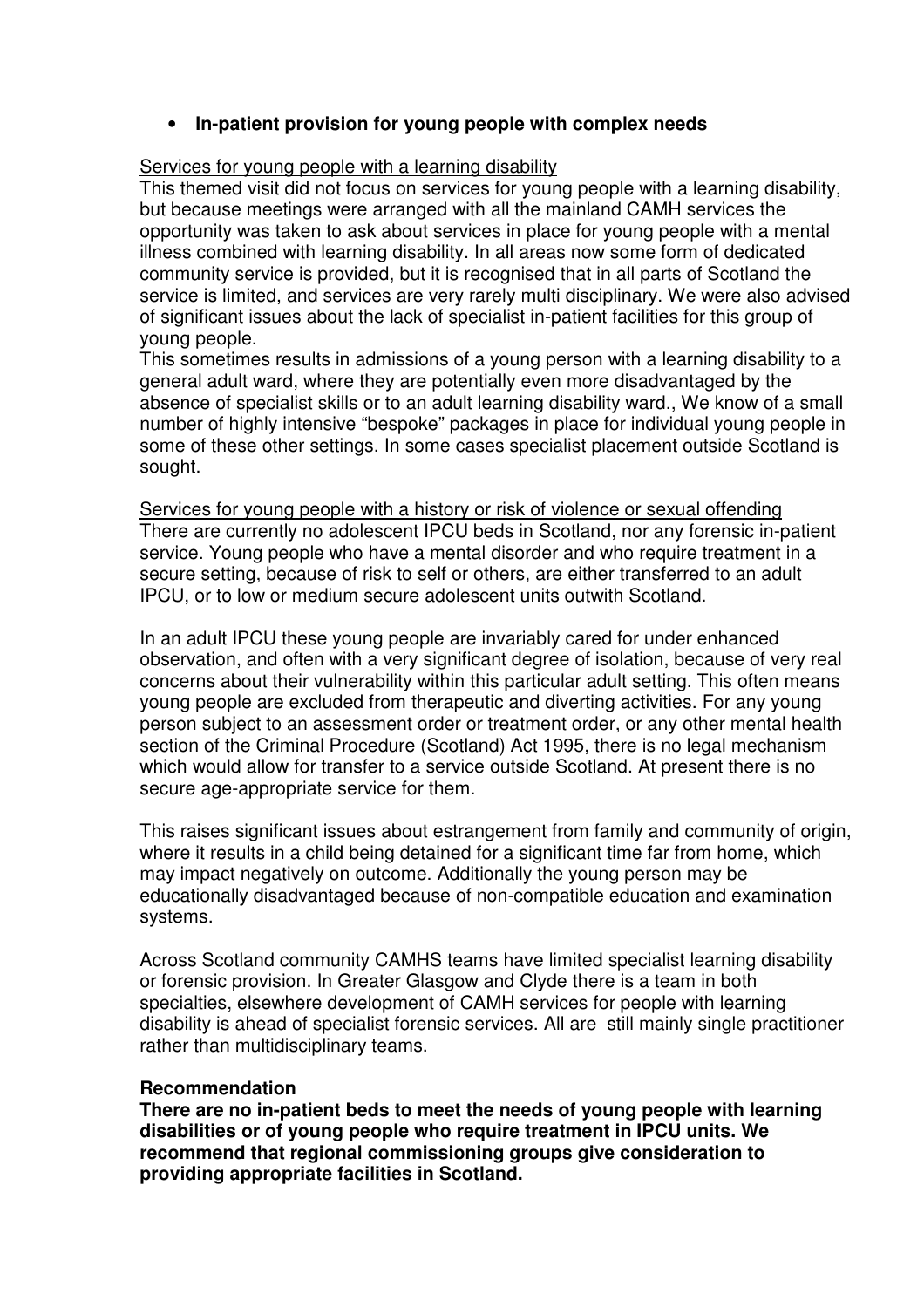# • **Legal issues**

# Specialist units for young people detained under mental health law

There are only a small number of inpatient units for children and young people in Scotland. Levels of detention varied between units we visited. In one unit all but 1 patients were detained, in another a quarter of patients were detained while one unit that specialises in eating disorders had no detentions at all.

Where young people were receiving care and treatment on an informal basis, they had generally been informed of their rights as voluntary patients. Some of the voluntary patients reported that they had been physically stopped from doing something they wanted to do but staff had talked to them afterwards and explained why they had intervened. Where young people had been detained and reported that they had been physically stopped by staff from doing something they wanted to do they advised that no one took time to explain and talk to them afterwards.

All units provide verbal and written information to young people about the unit and their legal rights if they are detained. We found documented evidence of this in all but a small minority of cases we looked at. Young people within specialist units also all have access to specialist advocacy services.

At the time of our visit half of the units were locked, meaning young people couldn't leave without staff intervention. One unit had a policy of never locking the door, all other units did have a policy in place for when the door is locked.

# • **Consent**

Consent to treatment was recorded in approximately a third of the case notes of young people who were in hospital on an informal basis. In two cases, parental authority was being appropriately used. Covert medication was not being used within any of the units when we visited.

# • **Restraint**

In less than a third of the cases we looked at the young person had been subject to restraint. The main reasons for this related to aggressive behaviour, attempts to abscond and parenteral feeding. All but two of these incidents were managed under the authority of the 2003 Act. All the units have a restraint policy in place and provide training on restraint for nursing staff. One unit has been asked to review their policy and training in light of issues raised by us during the visit.

The use of seclusion is very rare in young people's units. However, during our visit one young person was being nursed separately from the other residents due to the level of risk to others that could result from his behaviour. This was a temporary situation while a more appropriate placement was being sought and there was a clear risk assessment and care plan in place for this.

All units report that they may carry out searches of a young person's s room and their bags on admission or return to the unit based on individual risk assessments. Several of the staff we spoke to were unclear under what authority this was carried out and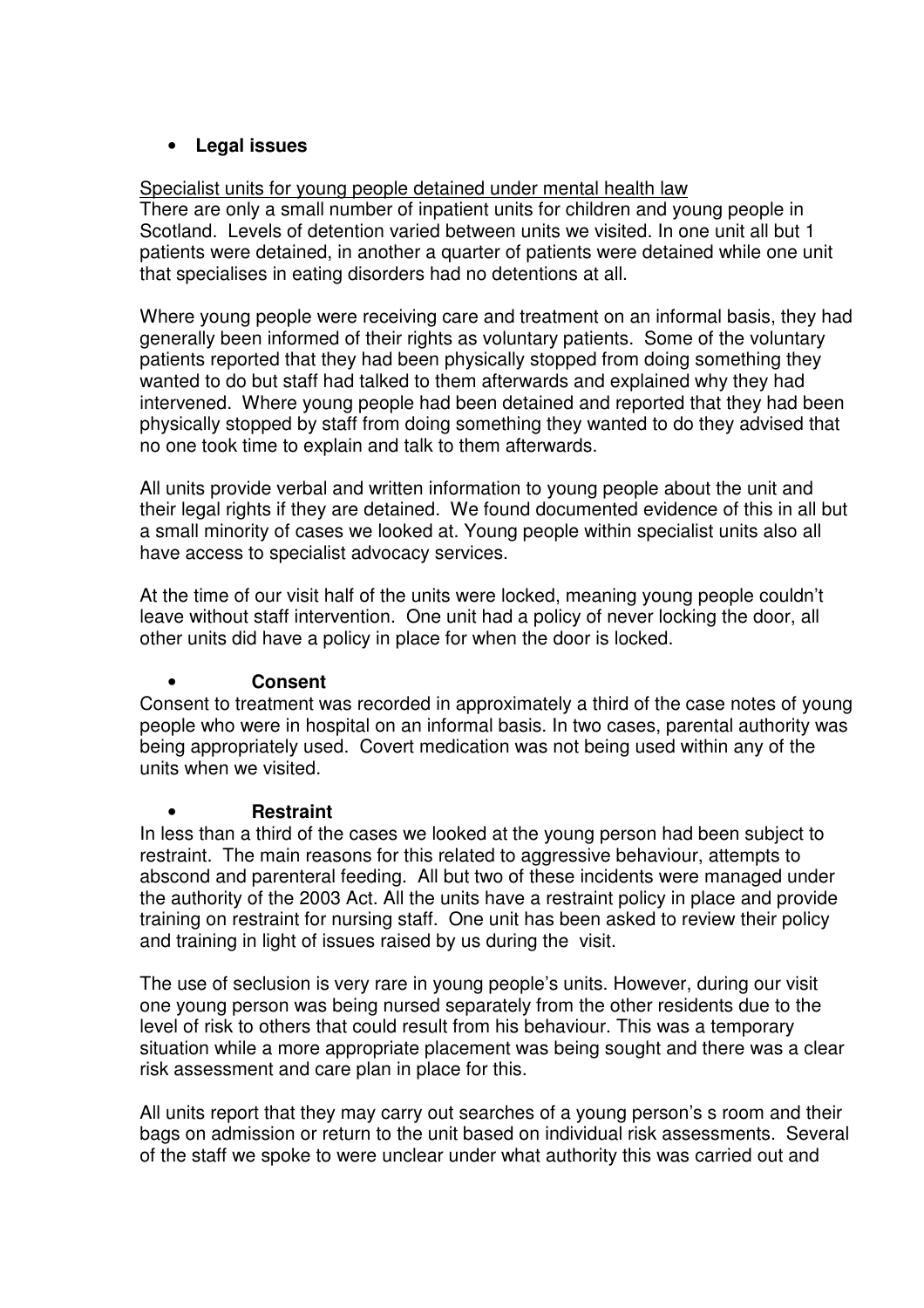were unaware of the provisions for safety and security under section 286 of the 2003 Act.

We also found that young people admitted to non-specialist wards didn't have access to specialist advocacy services.

## • **Other issues**

### Services for looked after children

We are aware of past cases where there have been disputes between NHS Boards about responsibility for providing CAMH services to looked after children and young people who are accommodated outwith their home area . We therefore asked some questions about provision for looked after children and young people at the CAMH service meetings.

We found that in each NHS Board area there have been developments in providing services to looked-after children and some form of dedicated service is now in place. This can range from a fully dedicated multi-disciplinary team to services which provide consultation and advice or training to carers working with looked after children. CAMH services though are concerned about the equity of provision for children and young people who are accommodated outwith their home NHS Board and local authority areas. It was clear from discussions about this issue that approaches to providing services to this group vary widely across the country. This is in spite of the fact that guidance was published in March 2004 which set out procedures for establishing the responsible commissioner for an individual's care within the NHS (NHS HDL (2004)15: Guidance on Establishing the responsible Commissioner). This guidance clearly says no treatment should be refused or delayed due to uncertainty or ambiguity over who is responsible for funding an individual's health care. It includes a specific section on looked after children, again emphasising that any changes in health care commissioning responsibilities must not be allowed to disrupt the provision of timely care and treatment. We are concerned that, based on those individual cases we have been made aware of and discussions with CAMH services across Scotland, lookedafter and accommodated young people may not be receiving timely access to care and treatment.

# Services for people who self harm

In all NHS Board areas we found a focus on developing services for young people who self harm. We heard about several Choose Life initiatives, about the development of local protocols and about areas where very positive links with primary care have been established. One common theme was the need in many areas to ensure that accident and emergency staff are aware of local protocols so they can make appropriate referrals to CAMHS when a young person has been seen at A&E.

### Service development plans

We were advised at each of our meetings with CAMH services that very detailed service development plans are now in place. These plans identify gaps in service provision and contain proposals for enhancing the specialist services. We received copies of these plans either before or at the meetings arranged. There is obviously a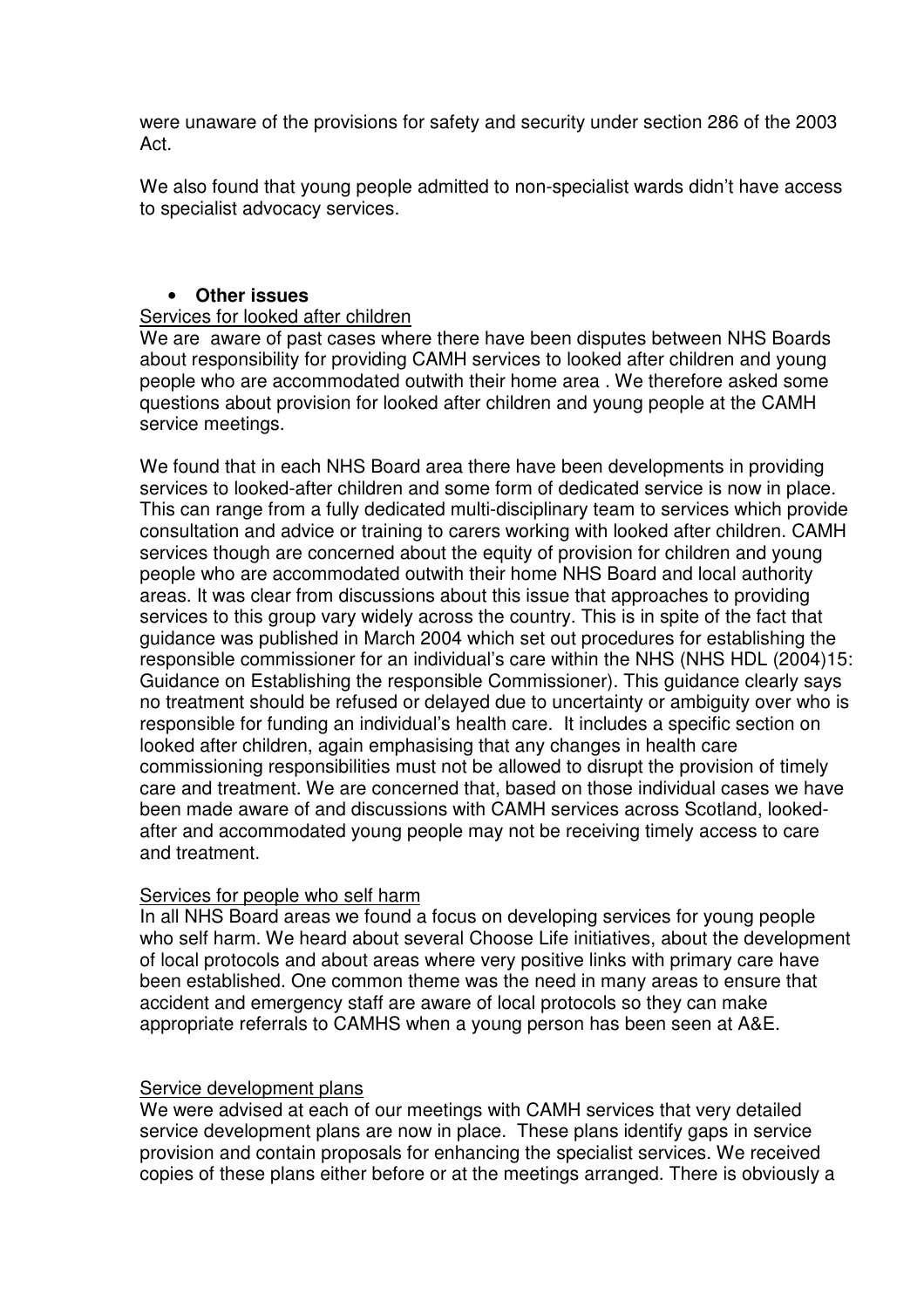very significant issue about how resources will be allocated to implement these service development plans, many of which will be based on the recommendations of the 2005 framework report.

Notification of admission of children or young people to non-specialist wards It was clear in discussion at the CAMH meetings that the MWC may not be receiving all the notifications we expect to get, when a young person is admitted to a nonspecialist in-patient unit. It was also clear that on occasions some general adult psychiatrists are under the impression that the MWC has issued guidance to say that no young person under 18 should be admitted to a non-specialist unit.

#### **Recommendations**

**NHS Boards must ensure that looked after and accommodated young people placed outwith their home health board and local authority areas receive CAMHS input whenever this is necessary** 

**The MWC will revise and re-issue our guidance re admissions to non-specialist wards, and notifications; review monitoring information we request; and review how we undertake our monitoring duties generally as they relate to children and young people.** 

# **6: Our key recommendations**

**When a young person is admitted to hospital information should be provided in a way the young person can understand, including an introductory booklet about the unit, about facilities and modes of treatment, with information also being provided throughout their stay about medication, treatments offered, observation levels, and care plans.** 

**Local arrangements should be in place to ensure that education authorities are contacted to make appropriate arrangements when a young person is admitted to a non-specialist ward and where this is likely to impact on their education.** 

**NHS Boards and local authorities should review the provision of independent advocacy services and the format of information about advocacy services available to children and young people. As part of this review, consideration should be given as to whether a specialist service may be appropriate in their area.** 

**To maximise the potential benefits of designating beds in adult wards for care and treatment of younger people NHS Boards must ensure there are systems in place to ensure ready access to support from CAMH services, clear protocols for joint working and the provision of specialist training opportunities for staff, such as that provided by the New to CAMHS training programme.** 

**There is a need to agree clear and consistent admission and discharge criteria for all the specialist in-patient facilities, and to circulate these widely to ensure**